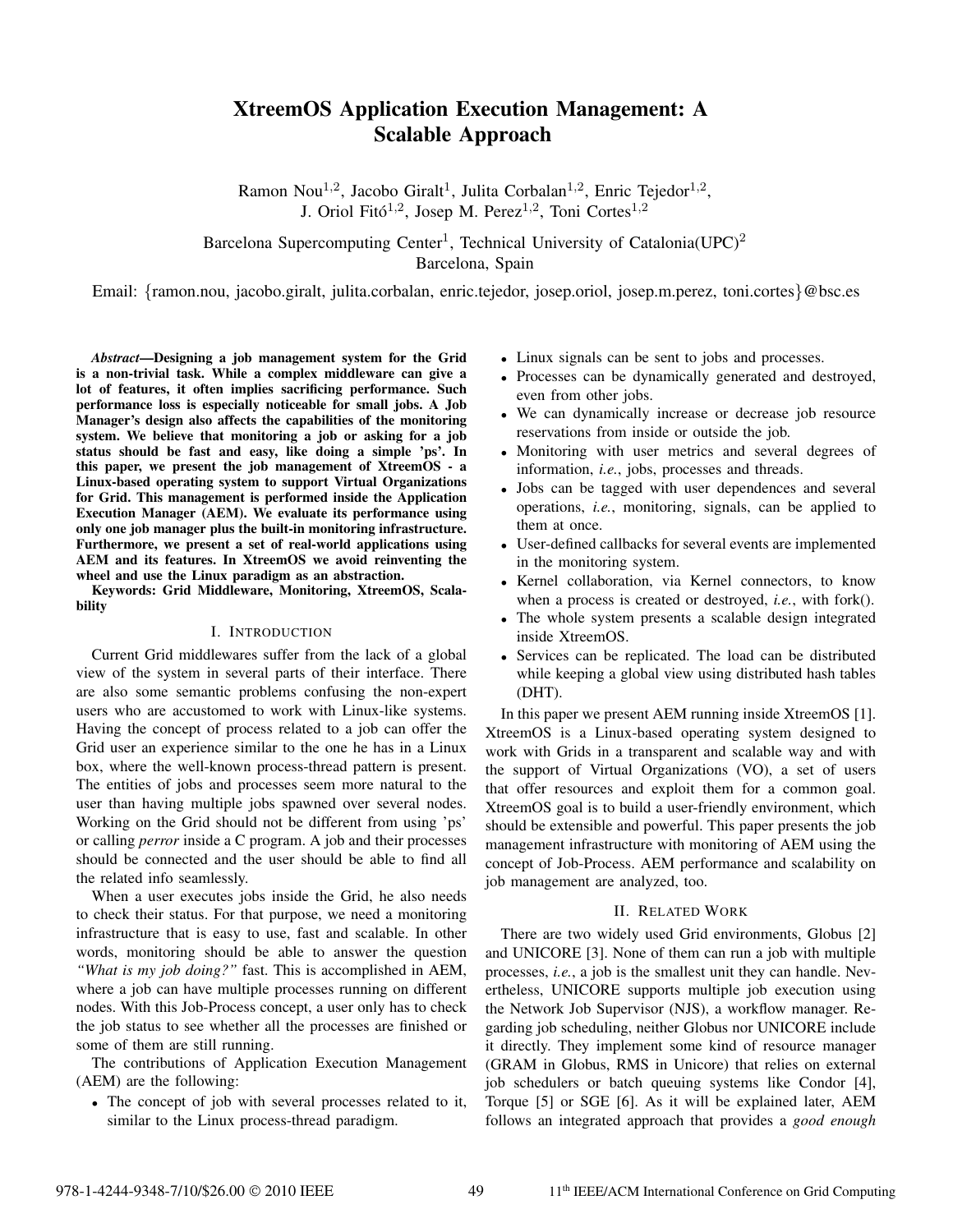scheduling, without using global schedulers. Instead it uses local schedulers and each of them operates on a part of the system jobs. This design decision is key for scalability, as it would be impossible to get the *best* system schedule while keeping performance and scalability.

With respect to monitoring, there are similar infrastructures like MDS [7], which provide monitoring in a Globus Grid, even with aggregation and accounting.

On the contrary, in AEM we separated job monitoring from resource monitoring and discovery. Job status monitoring in XtreemOS is comparable to the one in Globus GRAM service, but the former also provides some of the features seen in MDS like aggregation of monitoring information and offers more metrics to the user.

Concerning the AEM internal structure, the integrated approach is again present. Where Globus MDS offers a pluggable architecture and collecting services, we have a hierarchical organization following the Job-Process paradigm. AEM distributes monitoring data at different scopes, always choosing the one that is closest to the source on a job basis, as opposed to the resource-based approach.

About monitoring capabilities of multijobs in current Grid middlewares, they are inefficient. Monitoring a job in Globus ends up in the GRAM5 service of a specific node. UNICORE uses NJS and the UNICORE client to monitor jobs, but NJS is not able to give a global view directly. Only a VSite (UNICORE Virtual site) can be checked on each call. There is a lot of overhead to ask for a job status, more costly or impossible if we want to know what is the basic Linux status of a process of the job. Extensibility is also different from other approaches. We offer a flexible API that allows applications to specify and update values to its own metrics associated to the job. The ability to trigger callbacks for user-specified events is also an important feature.

The XtreemOS monitoring API has been designed based on our experience in earlier works such as the HPC-Europa project [8]. The aim of this project was to put together several middlewares in a single API. With this objective, we designed multiple XML schemas and templates that join different sources of information. Other projects such as SAGA [9] introduced the idea of providing callbacks associated to metrics. Our work is also based on more traditional monitoring mechanisms such as the /proc filesystem [10] in Linux or the API for monitoring in queueing systems such as IBM LoadLeveler [11].

Accessing the Grid as an interactive system is an important feature of XtreemOS. We believe that current middlewares have too many layers, which reduce their usability. AEM has some unique features. It allows one to execute interactive jobs in addition to batch jobs. Jobs, and their processes, can receive Linux signals. It also has the concept of tagged dependencies with no predefined semantic, which helps managing related jobs together. AEM provides advance reservation features and, unlike other implementations, those are dynamic. This means resources can be added at any time to a currently alive reservation, even if it is already in use. That's not the case in Condor [4] or Portable Batch System (PBS) [12], for example, and Globus does not implement them on its own. The scheduler can also be made aware of the files a job uses by specifying them on submission. In that case it tries to allocate processes near the nodes where files are stored.

## III. XTREEMOS

In Figure 1 we show the global architecture of XtreemOS, designed with abstraction in mind. A normal user does not see any difference from a traditional Operating System, and accesses the Grid seamlessly. XtreemOS has two layers, Foundation Layer (F-Layer) and Grid Layer (G-Layer); The F-layer supports Virtual Organizations and checkpointing, while the G-layer provides a set of services to the application layer. In this paper, we focus on the Application Execution Management module responsible for the execution and management of Jobs, their local schedule and their monitoring. AEM is not a front-end for submitting and managing jobs, it is a part of XtreemOS, a complete Linux-based Operating System. One of the key points of AEM is the support from the system kernel to increase its performance.



Fig. 1. XtreemOS architecture.

Details of other components can be checked on: XtreemFS, a distributed filesystem [13], checkpointing [14], resource discovery (with overlays from ADS/RSS [15], Scalaris [16] and SRDS [17]) and SAGA API [18], which provides the XOSAGA high level abstraction.

#### IV. APPLICATION EXECUTION MANAGER (AEM)

The Application Execution Management module covers job management, job execution, monitoring and resource management on the Grid among other functionality. AEM is the access point to submit and control jobs in XtreemOS and is composed of different asynchronous distributed services. Depending on the set of services appearing in a node we can classify the XtreemOS node in three classes: core, resource node and client. Clients simply access the XtreemOS system. Resource nodes provide execution and storage capabilities. Finally, core nodes offer VO administration, job management, and eventually can export resources as well. However, each node can be particularly configured outside this classification. We can distribute the load by running the same service in different nodes. We can find similarities with web servers and the distribution of load among them.

AEM design conforms to a distributed architecture attempting to achieve a high degree of scalability. Centralised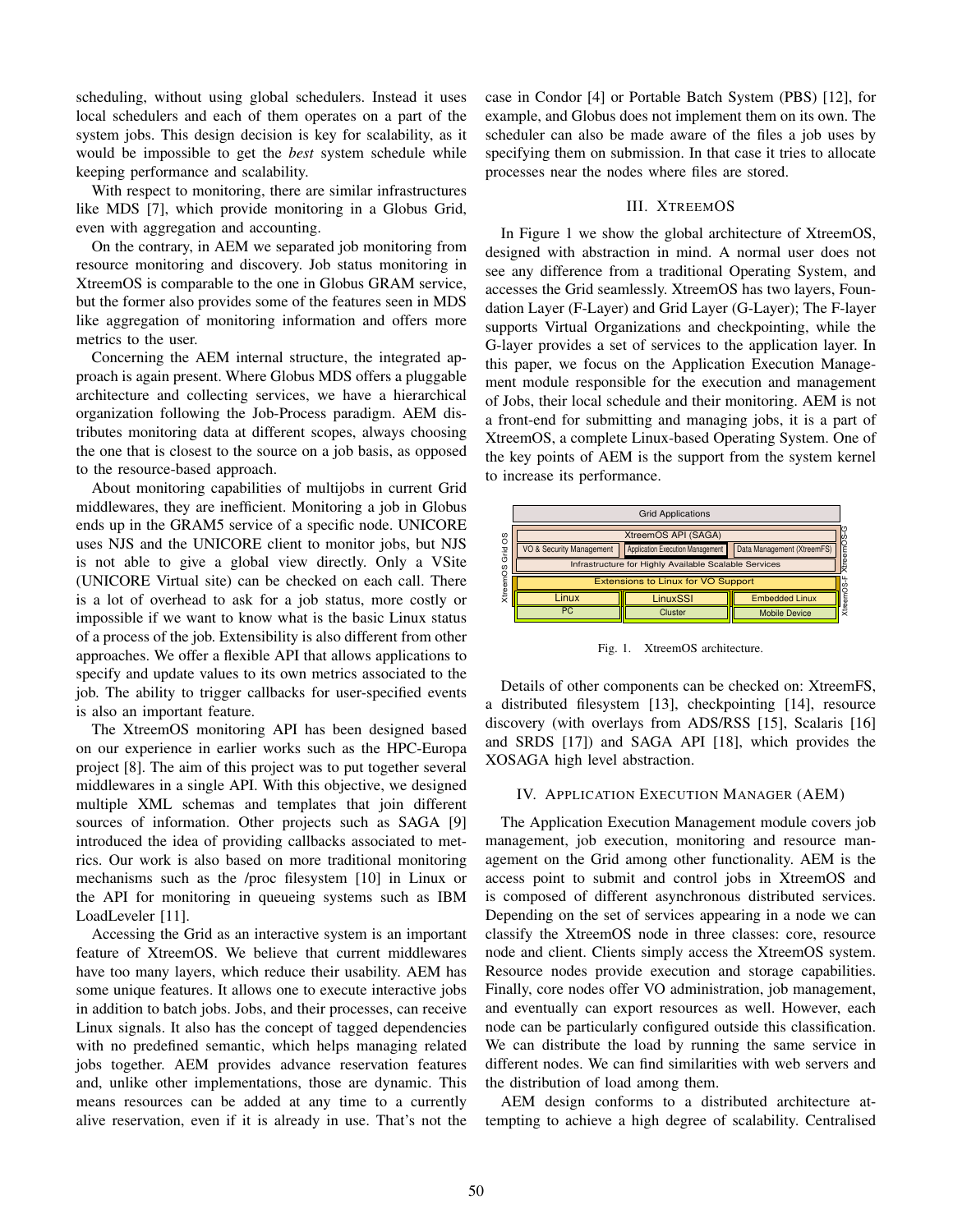databases are forbidden and it handles load balance by spawning several service instances on different nodes. Shared view among them is implemented by using DHTs. This design has proved to be very convenient for extensions such as the replication mechanism currently under development in order to achieve fault tolerance on scheduler services.

#### *A. Jobs*

AEM defines a hierarchy of entities composed of the *job*, *job unit* and *process* (also threads). The latter is directly a UNIX process while a *job unit* is the set of processes of the same job running on a node. A job is owned by a user, who is identified by a set of credentials. Other users can do operations on this job if they have the needed credentials. Processes can be created (even using fork) or destroyed dynamically, they will be attached to the correct job unit. Linux signals can also be issued to a job, job unit or a particular process of it. If the job depends on others (via dependences), operations can affect all of them.

## *B. Resources*

A resource is where a job (and their processes) is executed, the job can use more than one. To use a resource, a user should reserve it. A resource can be shared among other users or jobs or be exclusive. Finally, a reservation contains a set of resources that can be used by the user (in any job) inside a period and it is identified by a ReservationID. The reservation can be grown or shrunk dynamically by the user. To reduce complexity for the normal user, reservations can be automatically created when submitting a job and will be released when the job is finished.

## *C. AEM Services*

The main services that we find inside AEM are:

- Job Manager [Core]: provides all the job management features. It communicates with the Resource Manager / Reservation Manager to get resources and with the Execution Manager to execute jobs. It has several scheduling algorithms, always on a subset of the resources as there are no global scheduling policies. It stores Job related monitoring information (job status, submit time, ...).
- Job Directory [Core]: Distributed storage of all JobID and the address of the JobMng that controls each job.
- Execution Manager [Resource]: Manages execution of the jobs. Execution is performed at the process level with the Grid user credentials. Its basic unit is the *job unit*. ExecMng (Execution Manager) stores all the monitoring information related to them, this goes from process status (e.g. R for running, Z for zombie, S for sleep,...) to user and system time. Internally the Execution Manager service gets information about its processes from the kernel using kernel connectors. ExecMng is informed of any fork in its job units, binding automatically the newly spawned process to the correct job unit. At the kernel level we also know when a process ends, allowing to

accelerate the notification to all related processes and to send more detailed information.

- **Reservation Manager [Core]: The Reservation Manager** is similar to a Job manager for resources. It provides reservations, allocations of resources. However we use a cache, to improve performance as it is a very used operation when submitting a set of jobs and their processes.
- Resource Allocator [Resource]: Stores details about the reservations of the current node. A reservation is built upon a set of local resource allocations.
- Resource Manager [Core]: Provides the resource matching routines with the discovery mechanism through DHTs. For example, if we are looking for machines with a least 4 GB of memory, we can specify it in JSDL format in the submit file. The Resource manager will query the DHT with the given restrictions and will return a set of machines.

#### *D. Job Submission and Execution Flow*

Figure 2) shows a typical job execution flow inside AEM:



Fig. 2. Simplified Job Flow inside AEM.

1) The User submits a JSDL file to a node (Core or Resource). 2) The node contacts/looks for a Job Manager service (maybe on another node). 3) JobManager creates a JobID and stores it in the JobDirectory. 4) A resource reservation is created, empty, as this will be an automatic reservation. 5) The created job starts to run. 6) The Job Manager asks for resources and updates the empty created reservation. We obtain resources from a DHT (Dynamic Hash Table) infrastructure (RSS). 7) The First process of the job is created into the selected resource node (using ExecMng service). 8) Resource nodes (Execution Manager) detect when the process is finished through the kernel connectors. 9) Execution Manager sends the finished state event to the Job Manager. 10) Job Manager detects that no more processes (*job units*) are running on the job, signaling the job as finished.

We can consider additional steps here, first a process can create a fork() or call createProcess to start a new process. The new process will be related with the Job. This relation in the case of the fork will be acknowledged via kernel connectors to the ExecMng.

## *E. Monitoring in XtreemOS*

In this subsection we will detail the monitoring infrastructure which is distributed between the Job and Execution Manager. As a summary, monitoring has the following features: System metrics and user defined metrics, different levels of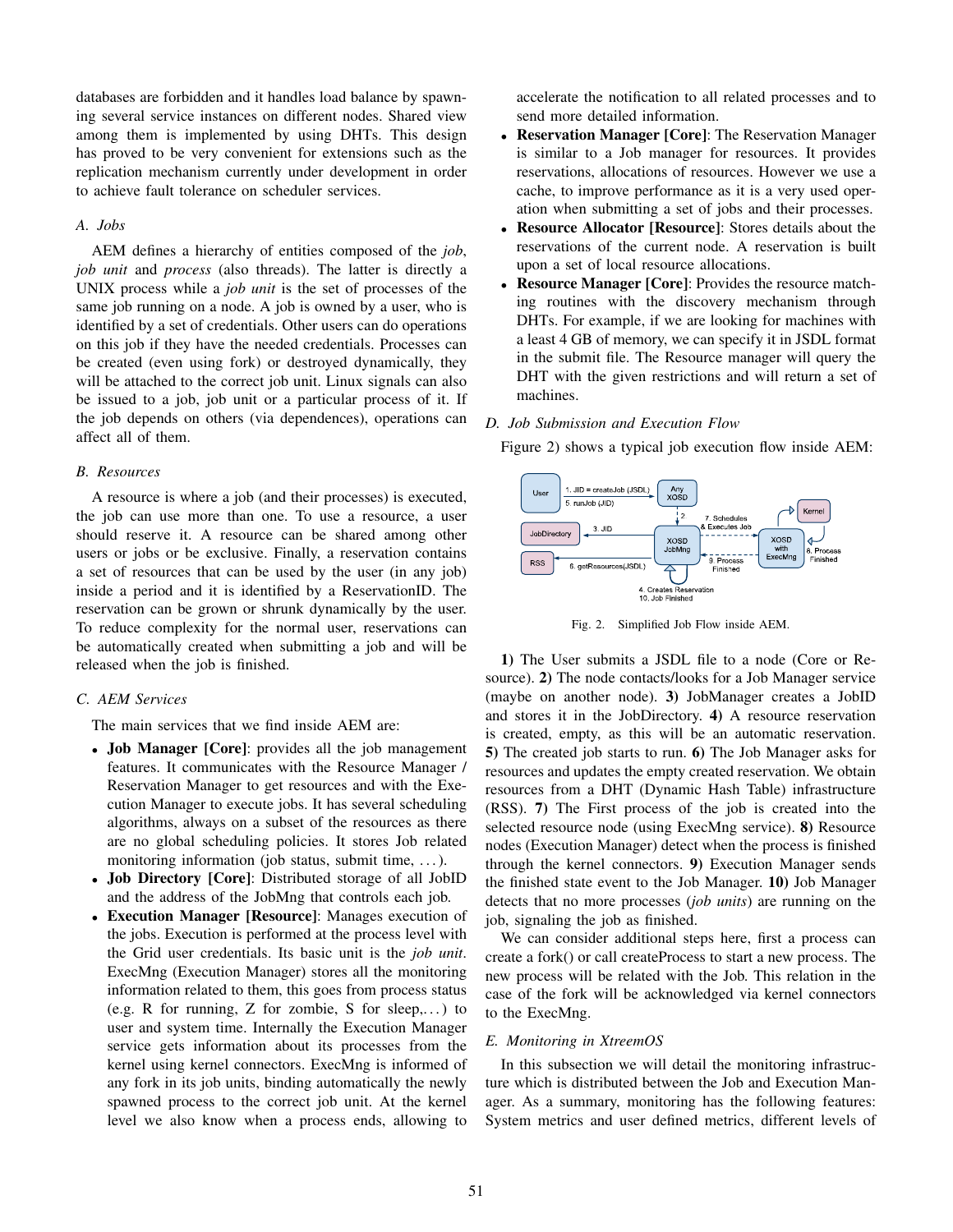information (from jobs to process and threads), buffering and callbacks.

The monitoring infrastructure provides a set of features not fully supported in other middlewares. The XtreemOS philosophy is to offer an experience similar to a normal Linux system: getting job status should be as easy as doing a 'ps' in a Linux box. The monitoring system tries to mimic this with the Job-Process concept. XtreemOS monitoring should be easy for the user, but powerful for the system and extensible for both. The ability to include user metrics inside the system provides with a valuable resource for research in performance. One of the recent extensions that made use of this, is the publication of GPS coordinates from a mobile device [19] and access them from any job. The same API used for internal tools is offered to the user to instrument its applications.



Fig. 3. Monitoring infrastructure

We will introduce some of the monitoring semantics (metrics, levels of information and scope):

A *metric* is the description of a kind of monitoring data. It can be created by the user or by the system. A metric has a description, a value type (boolean, integer, timestamp, . . . ) and a scope. A *scope* (JOB, JOBUNIT or PROCESS) is the place where the info belongs. A PROCESS scope metric is stored in the Exec Manager, as the value is related to a process, in a similar way a JOB scope metric is stored in the Job Manager.

The AEM monitoring service is used by different types of jobs which require different levels of information and, potentially, by other XtreemOS services. There are three *levels of information* (JOB, PROCESS and KERNEL). Each level adds extra cost to access the information as AEM needs to collect it from an additional source. For example, the KERNEL level needs support from the kernel via PAPI [20] or LTTng [21].

When we ask for a metric value we go through the Job Manager to get the list of available metrics. Job Manager contacts all involved Execution Manager in parallel to get the values. Like all services in AEM, if the contacted instance of JobMng does not contain the requested information, the request is redirected in a implicit way to the appropriate one. Metrics, ranging from job status to the distributed information about processes and threads running in the Grid, are stored in several services depending on their nature, as shown in Figure 3. This division is natural and helps to distribute the job information among the nodes involved in the job life cycle.

With AEM monitoring we can get information about job status (Submitted, Running, Done, Failed, Suspended) and process status. Process status, among other configurable features, could be obtained via LTTng providing a lot of information with a low overhead. This feature is unimplemented since it requires heavy changes to the kernel. Nevertheless, reading LTTng buffers will be easy to implement as an extension when available. Currently, we get process status from a daemon in the nodes reading /proc/pid and storing the resulting values.

Users and the middleware can augment the monitoring information with their own metrics, as we introduced before. A user can register a new metric into the Job Manager or Execution Manager, depending on the scope, and pushes metric values that will be read by other processes of the same job, by another job of another user (based on permissions in the Virtual Organization), or appear in some system utilities. The access to this information is granted on a per job and user certificate basis. These metrics behave like the predefined system ones, so they will get all the features of this design.

A practical example of this feature could be instrumenting an application with PAPI and exporting its counters to the monitoring infrastructure. An advanced user could write a workflow manager that accesses to this information and takes decisions based on it towards the instrumented job, like modifying its resource allocation. Subsection VI-B proposes a prototype for a web server scheduler.

We can also enable buffering for a metric. This way a circular buffer is allocated for that particular metric and the user who requested it. Buffering increases the scalability of the system while reducing the system overload that polling would generate if a user wouldn't want to miss any value, *i.e.*, tracing utilities. Since buffers can become full, a user may program a callback to signal when a buffer is being almost full. We can also set callbacks on events like "Value X is greater than Y". Having the monitoring interface integrated into the system is a key point. XtreemOS system utilities like *xtrace* and *xps* can use those values and generate a global trace of the jobs of an application (from job to thread level) that can be analyzed inside a graphical utility like Paraver [22]. With this tracing feature implemented inside the system we give users a powerful capability to analyze the behaviour of their jobs. Due to its XML nature this monitoring information can be easily stored as a trace.

The user interface is simple and is shown in Table I. The XML format offers the user (and system utilities) an easy way to build tools using monitoring information. XML is used for interoperatibility, more performance could be obtained if a non-XML solution is used.

## V. AEM PERFORMANCE

In this section we will analyze how AEM by itself (without DHTs) scales to hundreds heterogeneous nodes (results presented with a hundred nodes) while offering a set of features not available in other software such as the jobprocess paradigm, kernel integration and convenient monitoring. Beyond that, in very large systems (thousands/millions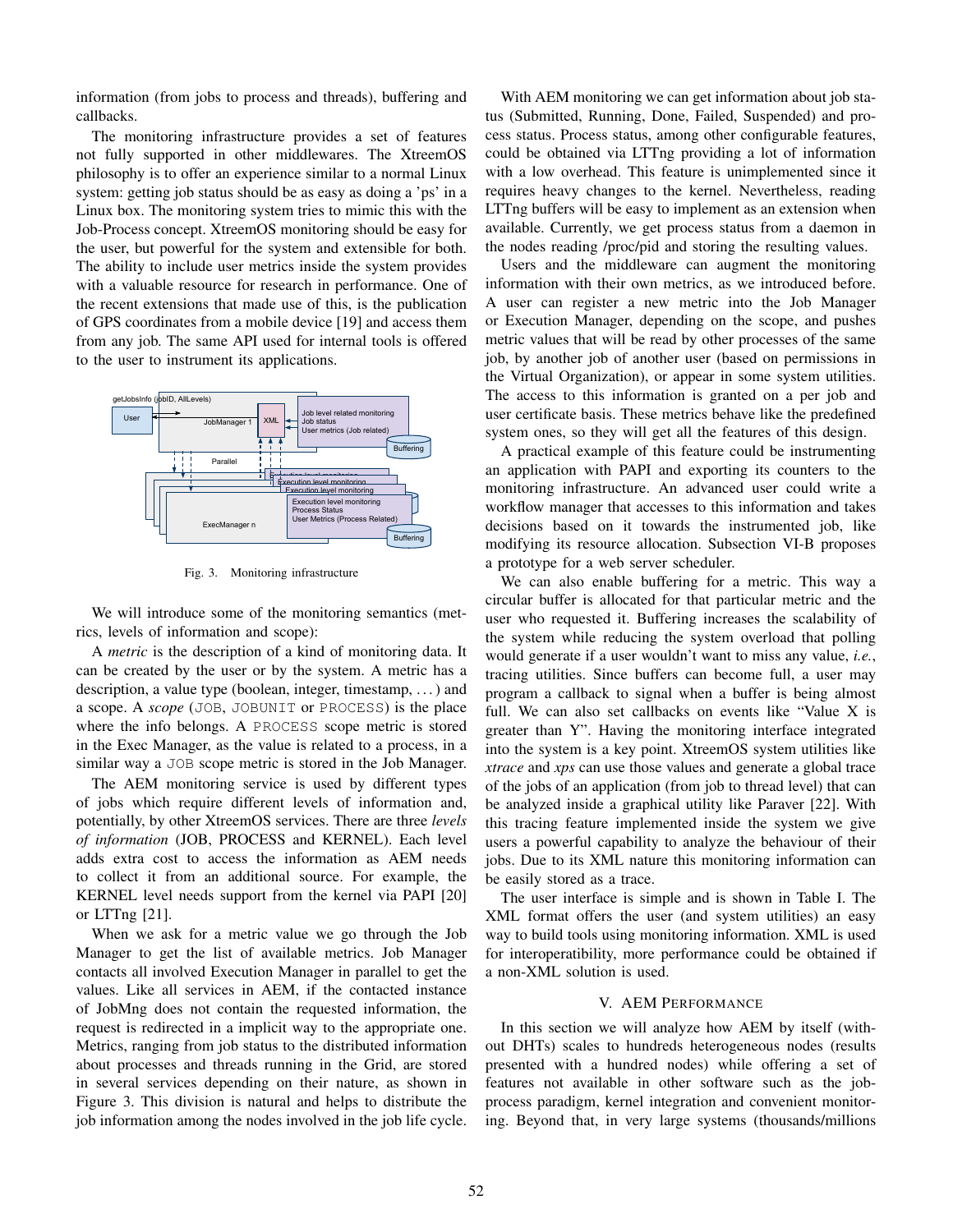TABLE I MONITORING INTERFACE METHODS

| Method                                                         | Description                                                    |
|----------------------------------------------------------------|----------------------------------------------------------------|
| getJobsInfo(jobIds, flags, infoLevel, metrics)                 | Gets XML with requested information, detail level and metrics. |
| getJobMetrics(jobId)                                           | Returns the list of available metrics for a specific job.      |
| setMetricValue(jobId, metricName, resourceID, pid, value)      | Sets the value of a Metric.                                    |
| setMonitorBuffering(jobId, metricName, resourceID, pid, flags) | Switches on and off buffering for the specified metric.        |
| addJobMetric(jobId, MetricsDesc)                               | Adds a new user defined metric to the job.                     |
| removeJobMetric(jobId, metricName)                             | Removes a user defined metric from the job.                    |
| addMonitoringCallback(String jobId, MetricEvent metricEvent)   | Adds a monitoring callback expecting an event to fire.         |

of nodes), our system scales adding more jobMng (among other) instances which keep a shared view of the Grid using DHTs (Distributed Hash Tables). We provide performance and scalability results for job submission and job status query.

The performance targets of AEM are being as efficient as Globus [23] in the aspects with similar features and yielding similar efficiency for improved ones.

We describe in the next subsection our test environment plus the different experiments.

#### *A. Environment*

Our first scenario uses a Grid5000 (G5K) node with an installation of Globus Toolkit 5 (out-of-the-box) and an XtreemOS core node. It shows a basic and comparable unit of execution for XtreemOS and Globus. The node is a quad-core with an Intel Xeon at 2.33GHz processor. The second scenario uses a setup formed by 100 heterogeneous nodes where we deploy one XtreemOS core and 99 resource nodes. On this second scenario we run scalability tests. We don't compare directly with Globus as we make use of different features. C.i. of 95% are used for the intervals.

#### *B. Job submission and execution experiments description*



Fig. 4. Job submission scalability test diagram.

In this subsection we will describe the job submission and execution experiments using environment 1 for performance and environment 2 for scalability. The first test compares the submission and execution time with XtreemOS and Globus. This test only uses features available in both. More precisely, XtreemOS is not using resource location services, XtreemFS, reservations nor the Job-process paradigm. The test measures the performance of the middleware by submitting a job that just runs /bin/true.

The second test, presented in Figure 4, compares the scalability on the submission of a job with  $n$  processes in  $n$  resources. 95% confidence intervals are used on all evaluations.



Fig. 5. Job Submission scalability (Parallel - Sequential).

*1) Submission and Execution Results:* The performance results in terms of job execution compared to Globus Toolkit 5 in the first environment are the following: the execution time is lower in XtreemOS for the same job. We have [0.9885, 0.9921] seconds for Globus and [0.5471, 0.5537] seconds for XtreemOS. Note that Globus Toolkit 5 already reduced by half the time of submission from version 4.2.

In Figure 5, we show the scalability results in the second environment. This test uses the automatic reservation mechanism. In these results we have the resource discovery and reservation overhead for the 100 nodes, plus XtreemFS mounting. When submitting a process, a suitable node from the reservation must be found and selected. We use a random scheduler but others, such as Round Robin or Least Used Resource, are also implemented. The lower line shows the results of the same test submitting the  $n - 1$  processes in parallel in an eight core XtreemOS node for reference. In summary, the cost of sequential job submission is  $0.0062x^2$ for a random scheduler in the actual scenario (where  $x$ is the number of processes created). This  $x^2$  constant cost will be reduced with some optimizations inside the code such as reducing credentials checking using Single Sign On technology. However it will be difficult to reduce the  $x^2$  bound without reducing features. This cost is produced mainly by the resource timetable checking, as resources and reservations are dynamic and cannot be centralized for scalability reasons. Nevertheless, submitting jobs without processes reduces those checks and lowers  $x^2$  bound. Scalability in the  $x^2$  scenario is obtained distributing the jobs load between different jobMng,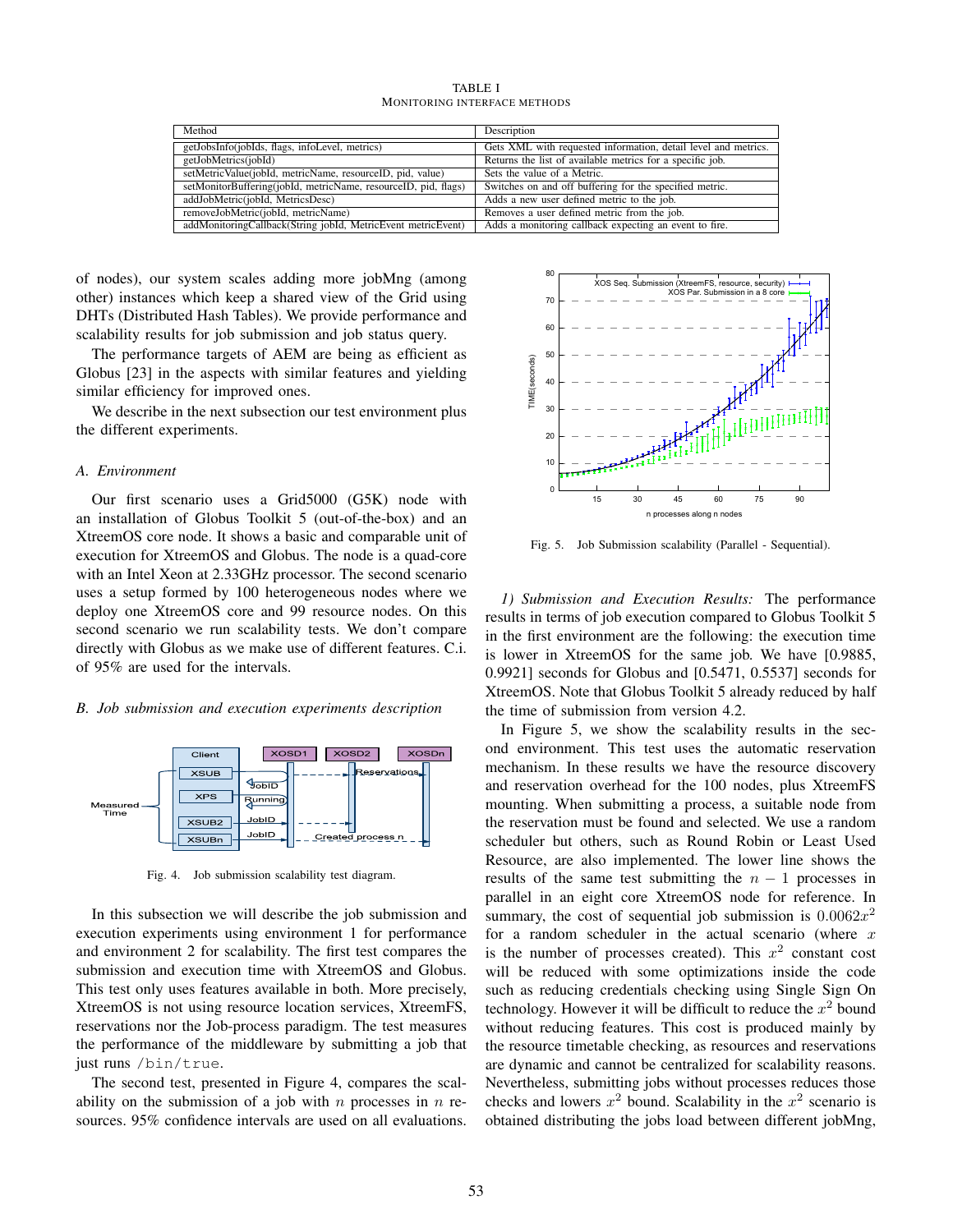for example a VO can have his own JobManager and still have a Global view of the system via the Job Directory (DHT). The cost is based on local network times, and is bounded by its latencies. To reproduce a similar scenario in Globus we would need a Job queueing system like Condor and multijobs (GT5 capability). But XtreemOS provides the Job-Process concept relating job to their processes, and Globus considers them different jobs. However we included Globus in the results subsection when submitting a single job.

## *C. Job Status experiments description*



Fig. 6. Scalability of a status query.

The critical path for a workflow manager is to find, quickly, if the submitted job has finished to avoid a delay of the whole workflow manager. To test the features of XtreemOS in this part, we used the first environment to compare the performance of obtaining the job status of a large job (sleep) between Globus and XtreemOS and the second environment to measure the scalability of asking for the job and process status of a job (master process) and its  $n - 1$  processes distributed along  $n$  nodes. In the second test, the user request goes to the JobMng for the whole job status and through all the nodes in the system (ExecMng) for the process status. In this occasion again, Globus is not comparable in the second environment.

*1) Job Status Results:* The results of a single job status query in the first environment are the following: with GT5 we have [0.014006, 0.014041] seconds, in XtreemOS we have [0.024236, 0.024551] seconds. Means are, 0.014023 and 0.024393 respectively. GT5 also improved job status one order of magnitude over GT4.2. However, its job status reply is for one job and does not give more information than "ACTIVE". XtreemOS gives extra information such as submit time, process status, CPU time and user id in the same call. Without process status, we obtain mean times of 0.012 seconds.

Figure 6 shows the time of getting the process status as the number of processes increases. In Globus we would have to make one job status query to each node with a different JobID. Additionally, in XtreemOS, as Execution Manager requests are done in parallel, the time to ask all involved Execution Manager, in order to gather results from each individual process, is reduced. This is why the time is lower than  $O(n)$ . Checking job status in a loaded system does not imply an overhead as far as we distribute the load between different Job Managers. The result does not depend on the number of jobs running in the system but only on the number of nodes used for each job. It's worth noting that we can also ask only for job status. To do so, we select a smaller metrics set as explained in IV-E. Removing the communication with Execution Manager, the line is constant and independent on the number of processes.

#### VI. APPLICATIONS

In this section we will introduce a couple of applications which have been ported to XtreemOS and AEM.

#### *A. COMP Superscalar (COMPSs) - hmmpfam*

COMPSs [24] is a framework that facilitates the development and execution of Grid-unaware Java applications. It is composed of a programming model and a runtime.

In the COMPSs programming model, the user selects a set of methods of a sequential Java application for them to be run on the Grid. At execution time, COMPSs instruments the application and automatically replaces the local invocations to these methods by the creation of remote tasks.

The COMPSs runtime is in charge of optimizing the perfomance of the application by exploiting its inherent concurrency. It receives the tasks from the application, checks the data dependencies between them and decides which ones can be run at every moment and where, considering task constraints and performance aspects.

In order to test COMPSs on top of XtreemOS we chose hmmpfam, a bioinformatics application for protein sequence analysis. Hmmpfam is computationally intensive and embarassingly parallel, which makes it a good candidate.

*1) Test Results:* In order to evaluate COMPSs-hmmpfam on top of XtreemOS-AEM, we conducted some tests to measure the execution time of the application. For the executions, we used one machine as master node (hosting the COMPSs runtime) and a variable number of worker nodes (resources that run the application tasks). Besides, to compare the XtreemOS performance, we ran the same series of tests using two different configurations: first, the COMPSs runtime ported to XtreemOS, making use of the AEM Java-XATI API and, second, the original COMPSs runtime, using the JavaGAT interface and its SSH adaptor to submit jobs and transfer files, thus obtaining a lower bound.



Fig. 7. Execution times of the hmmpfam application on top of COMPSs, both with the XtreemOS and the SSH flavours.

Figure 7 shows the execution times of running COMPSshmmpfam, both using XtreemOS and JavaGAT-SSH, with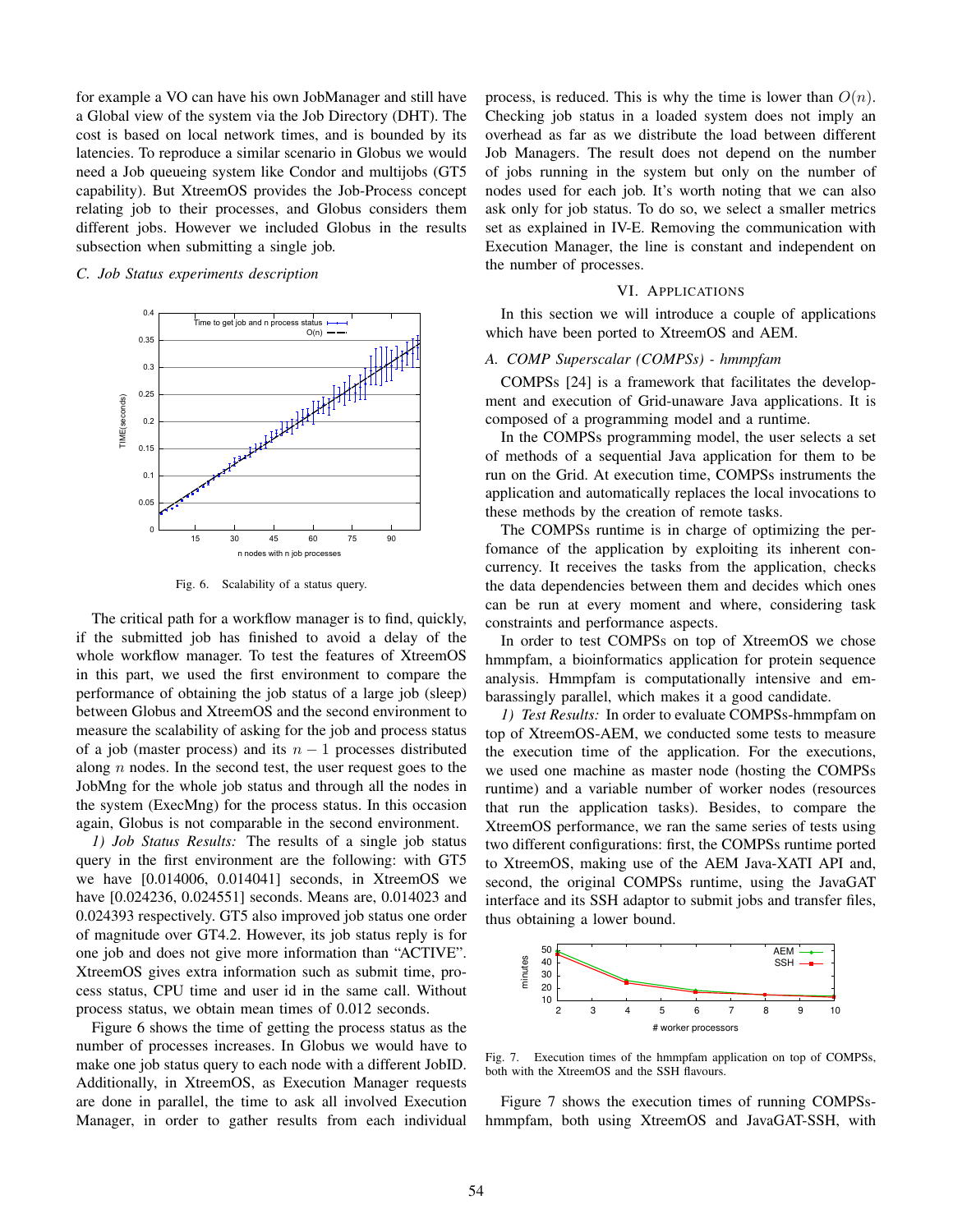a range of two to ten worker resources. We see how the results are quite similar for both configurations. For two processors, there is a small difference in the execution time which is progressively reduced for higher numbers of worker processors. Given that in all the executions the number of submitted jobs is the same, the number of job-to-job transitions that occur at each worker resource decreases as the number of workers increases. Since the slight difference in performance between SSH and AEM takes place at job transitions, the difference in execution time is more noticeable when the number of workers is low.

In light of these results, we can conclude that AEM is able to keep up with SSH job submission, while offering more functionality like resource management.

#### *B. On-demand performance scalability of web servers*

The job management and monitoring infrastructures inside AEM offer a spectrum of possibilities regarding web server management, operation and performance. As a matter of fact, on-demand scalability of those servers, according to typical time-varying workloads of web applications, is a research challenge that needs to be addressed by the community. For instance, Fito et al. [25] address web servers elasticity in a Cloud environment. In this sense, we contemplate XtreemOS as a distributed and scalable Grid operating system which allows us to scale the performance offered by web servers according to the changing demands of web applications deployed on them. The approach presented leads to the elasticity enactment of web servers into a Grid environment. Figure 8 shows the architecture of the system proposed here. Mainly, we present an intermediate layer between clients and web servers running on a pool of Grid resources. This in-between layer is composed by two interconnected components: *Proxy* and *Scheduler*. On one hand, the proxy server is in charge of balancing the clients' requests between the available web servers. On the other hand, the scheduler has a key role in the system, *i.e.*, implements the dynamic resource management policies and communicates with *AEM-XOSD* component to: ask for monitoring information, request for resources reservations needed, and update these reservations according to the requirements of the web applications deployed on the servers. For our purposes, we take advantage of AEM monitoring capability through the definition of the following user metrics: utilization of the CPU, memory, network and I/O devices of each web server. The description of these high-level metrics allows the scheduler to be aware of resources constraints and to properly act to solve the undesired situations of web servers overload that affect the performance growing. Furthermore, by using the buffering mechanism of AEM we do not lose any monitoring event.

With this information, the scheduler is able to take scalability decisions, *i.e.*, scale up and down the total number of web servers in order to meet the web applications' demand. This scaling operation is done by updating the resource reservation. In fact, when the scheduler asks for more or less resources, the AEM-XOSD returns a list of available resources. Then, the web server, as a new process running inside the job, will



Fig. 8. Dynamic resource management layer architecture

automatically run on this new reserved resource due to the usage of the scheduling hint *ONE PER NODE*. Therefore, by using XtreemOS capabilities we are able to overcome a current web applications' limitation: non-scalability.

*1) Results:* We perform a vertical scalability of the server when reserving resources with different number of processors, thereby obtaining the most representative web server's performance metrics, *i.e.*, throughput and response time. The testbed is a set of 12 nodes with XtreemOS.



Fig. 9. Banking throughput (request per second) / response time (in seconds) when running with different number of processors

Figure 9 illustrates the servers throughput and response time if we scale vertically the number of available processor units. Note that the results were extracted from a server which runs in previously reserved XtreemOS resources.

Throughput and response time metrics are regarding the banking application of the SPECweb benchmark [26], and are expressed as a function of simultaneous user sessions emulated by the clients of the benchmark. The bottleneck resource in this application is the processor unit. It is noteworthy that the throughput of the server increases proportionally to the number of user sessions until a saturation point is reached. The same pattern of quality of service degradation is observed in the response time metric: it remains more or less linear, but increases sharply when the server becomes overloaded. Moreover, there is another possible scenario: the horizontal resource scalability, *i.e.*, replication of load balanced web servers. In this case, the performance of a single web server is multiplied by the total amount of servers minus the overhead introduced by the proxy to make the load balancing between them. Anyway, the results show the performance scalability that could be achieved by